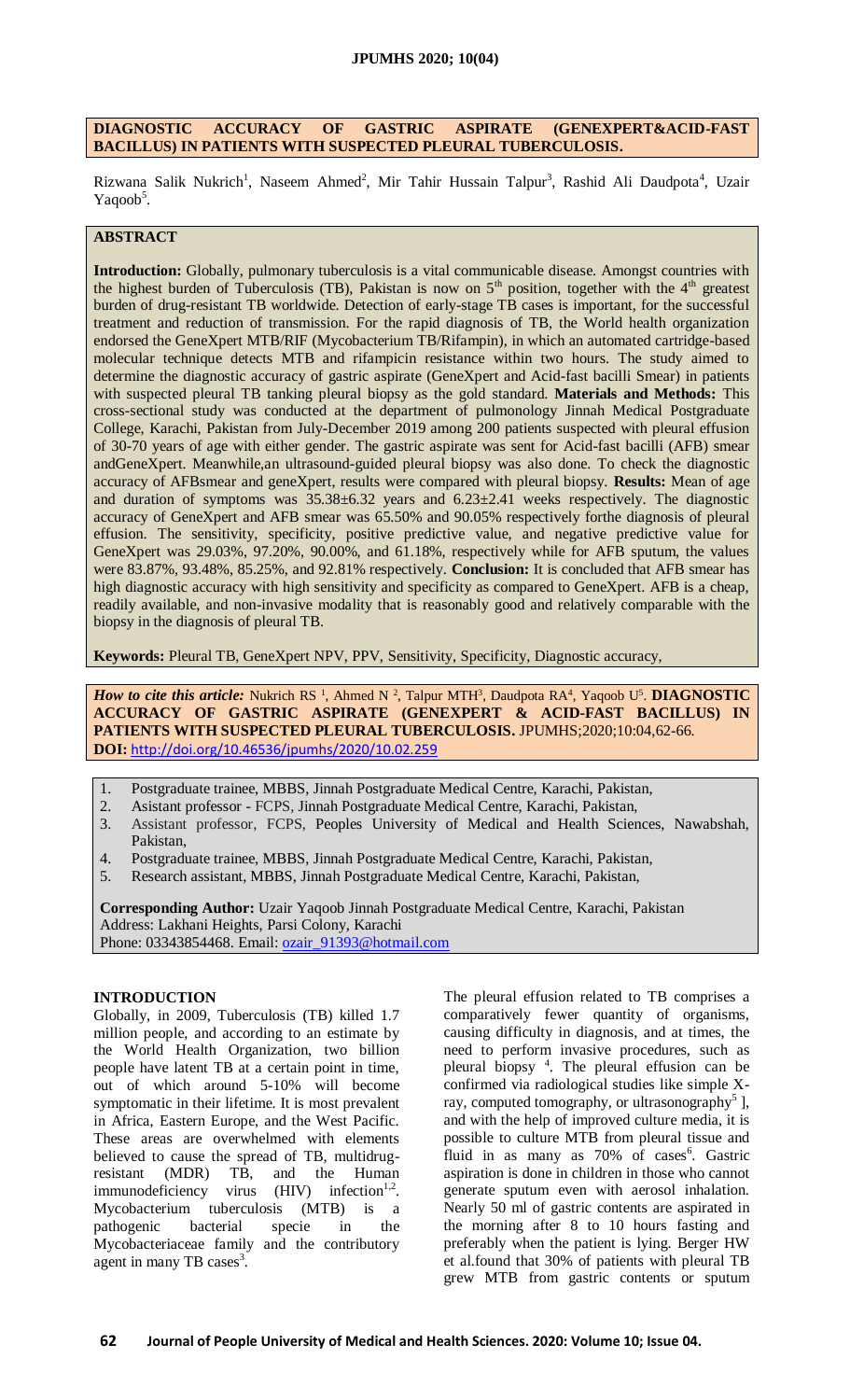culture<sup>7</sup>. Through signs and symptoms, it is very difficult to diagnose active TB, as is diagnosing the disease among immunosuppressed <sup>8</sup>. It must be considered in those with constitutional symptoms lasting for at least two weeks along with the signs of lung disease. Multiple sputum cultures are performed for this acid-fast bacillus (AFB), along with chest X-ray (CXR), and are characteristically part of the primary assessment. Tuberculin skin tests and Interferon-γ release assays are not frequently used in developing countries<sup>9</sup>. Conventionally, TB is mostly being diagnosed by a mixture of the staining of sputum with special dyes followed by microscopy, CXR, the Mantoux test, and the growth of MTB in culture. The sputum smear microscopy (sputum AFB) test has some issues in HIV-positive patients, children, and also in patients with a low bacterial load. The GeneXpert MTB/RIF (Rifampin) test depicts high specificity and sensitivity forthe detection of pulmonary TB. An in vitro research showed a limit of detection of as few as 131 colony-forming units/mL of MTB, compared with nearly 10,000 colony-forming units/mL with conventional smear microscopy. Drug susceptibility can be diagnosed from the growth of MTB in culture as well but may take as long as six weeks, require high biosafety labs, and is not cost-effective. The identification of susceptibility of the drug is not irrelevant as MTB becomes progressively resistant to two of the key anti-tuberculosis drugs i.e. rifampicin and isoniazid. Such type of TB is called MDR-TB, which is rapidly increasing worldwide. MDR-TB cases require various antibiotics and are more complicated to treat due to higher costs and lengthier regimens<sup>10,11</sup>.Being in a developing country, since the use of gastric aspirate can reduce both thecost anduse of invasive procedures, this study aimed to determine the diagnostic accuracy of gastric aspirate (GeneXpert and AFB Smear) for tuberculous pleural effusion.

# **METHODOLOGY**

This observational cross-sectional study was conducted at the department of pulmonology, Jinnah Postgraduate Medical Centre (JPMC), Karachi, Pakistan from July-December 2019, among 200 suspected patients of 30-70 years of age with either gender. The sample size of 196 was calculated by considering sensitivity as 47% (with a margin of error 7%), specificity as 93% (with a margin of error 6%), and a confidence level of  $95\%$ <sup>12</sup>. Suspected patients were defined as patients having pleural effusion on CXR (Unilateral or Bilateral). Patients receivingantituberculosis therapy for >2 weeks, lung cancer patients, and those with connective tissue diseases were excluded from the study. Patients who visited the department of pulmonology, JPMC with signs and symptoms of pleural TB for >2 weeks with unilateral pleural effusion on CXR, and fulfilled the rest of the inclusion criteria was included in the study. Informed consent was taken before enrollment in the study. The patient was Nil per Oral after midnight. A nasogastric tube (minimum 14 french) was placed in the patient.Stomach contents were aspirated. If less than about 10 ml of mucus was aspirated, sterile water of about 20- 30cc was poured into the stomach through the tube quickly withdrawn. The tube was repositioned to maximize the yield of gastric contents. Gastric aspirates were placed in a special bicarbonate-containing gastric aspirate tube or regular specimen cup if the former was unavailable.The specimen was transported to the microbiology lab for AFB and GeneXpert. Meanwhile,an ultrasound-guided pleural biopsy was also done to check and compare the efficacy of gastric aspirate. All data were recorded by a principal investigator on a predesigned proforma. Confounding variables and biases were controlled by strictly observing exclusion and inclusion criteria.Data were compiled and analyzed using IBM Statistical Package for the Social Sciences (SPSS) Statistics for Windows, Version 22.0 (IBM Corp., Armonk, NY, USA). Frequencies and percentages were computed for categorical variables (like gender, Cough, Fever, Weight loss, and pleural effusion on histopathology). Quantitative variables like age and duration of symptoms were presented as mean  $\pm$  standard deviation. Sensitivity, specificity, positive predictive (PPV), negative predictive value (NPV), and diagnostic accuracy were calculated for GeneXpert and AFB separately for diagnosis of pleural TB taking histopathology as the gold standard. Effect modifiers like age, gender, duration of signs and symptoms, cough, fever, weight loss were controlled through stratification. Post-stratification, sensitivity, specificity, PPV, NPV, and diagnostic accuracy were calculated.

# **RESULTS**

In this study, 200 patients were included with a mean age of 35.38±6.32 years and a mean duration of symptoms 6.23±2.41 weeks. Out of the total, 104 (52%) were males and 96 (48%) were females. Weight loss was noted in 145(72.5%) patients. There were 172 (86%) patients complaining of cough while 168 (84%) complaining of fever. In histopathological examination, positive pleural effusion was found in 155(77.5%). As shown in Table 1, thediagnostic accuracy of GeneXpert was 65.50%, with a sensitivity of 29.03%, a specificity of 97.20%, PPV of 90.00%, and NPV of 61.28%. The diagnostic accuracy of AFB smear was 90.05%, with a sensitivity of 83.87%, a specificity of 93.48%, PPV of 85.25%, and NPV of 92.81%.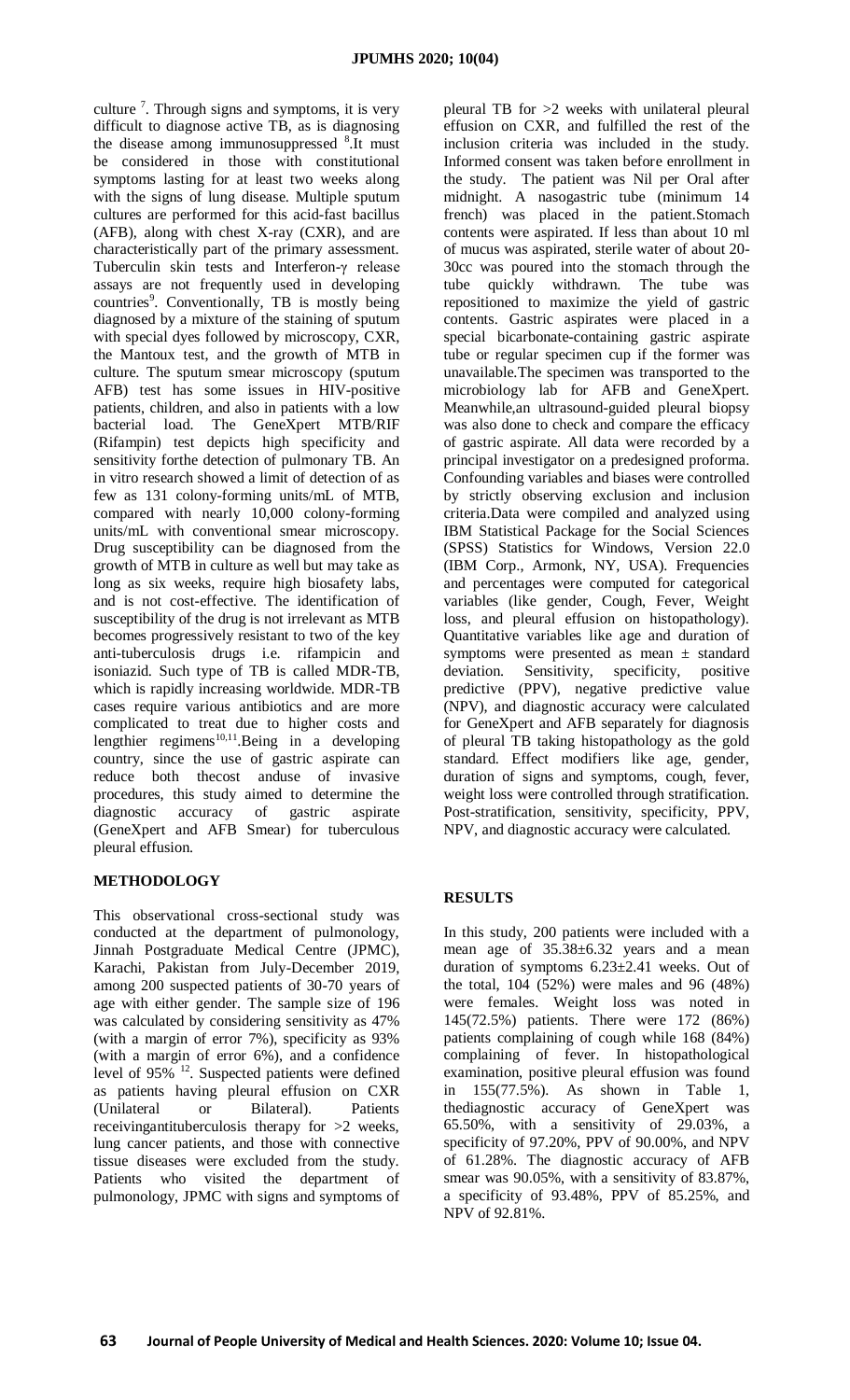# **JPUMHS 2020; 10(04)**

|                           | <b>Diagnostic</b><br>geneXpert | accuracy                      |       | of Diagnostic accuracy of Acid-<br>fast bacilli smear |
|---------------------------|--------------------------------|-------------------------------|-------|-------------------------------------------------------|
|                           |                                | 95%<br>confidence<br>interval |       | 95%<br>confidence<br>interval                         |
| Sensitivity               | 29.03                          | 0.1981-0.3826                 | 83.87 | $0.7472 - 0.9303$                                     |
| Specificity               | 97.20                          | $0.9407 - 1.0032$             | 93.48 | 0.8936-0.9760                                         |
| Prevalence                | 46.50                          | 0.3959-0.5341                 | 31    | $0.2459 - 0.3741$                                     |
| Positive predictive value | 90                             | $0.7926 - 1.0074$             | 85.25 | $0.7635 - 0.9415$                                     |
| Negative predictive value | 61.18                          | 0.5385-0.685                  | 92.81 | 0.8851-0.9710                                         |
| Overall accuracy          | 65.50                          | 0.5891-0.7209                 | 90.05 | $0.8644 - 0.9456$                                     |

**Table-1:** Diagnostic accuracy of geneXpert and Acid-fast bacilli smear by using biopsy as a gold standard  $(n=200)$ 

Stratification for findings of GeneXpert and AFB smear was performed for age, gender, duration of disease, cough, weight loss, and fever as shown in table 2.

Table III: Diagnostic accuracy of geneXpert and acid-fast bacilli smear by using biopsy as a gold standard  $(n=200)$ 

|                                       |                | Diagnostic accuracy of geneXpert |       |             |            | Diagnostic accuracy of acid-fast bacilli<br>smear |       |                   |             |             |             |            |              |
|---------------------------------------|----------------|----------------------------------|-------|-------------|------------|---------------------------------------------------|-------|-------------------|-------------|-------------|-------------|------------|--------------|
|                                       |                | Sen                              | Spe   | $\mathbf P$ | <b>PPV</b> | <b>NPV</b>                                        | A     | Sen               | Spe         | $\mathbf P$ | <b>PPV</b>  | <b>NPV</b> | $\mathbf{A}$ |
| Age<br>(years)                        | 30-45          | 29.09                            | 96.88 | 46.22       | 88.89      | 61.39                                             | 65.55 | 83.78 93.33       |             | 62.18       | 95.38       | 77.8       | 87.39        |
|                                       | > 45           | 30.56                            | 95.56 | 44.44 84.62 |            | 63.24                                             | 66.67 | 86.79             | 92.86 65.43 |             | 95.83       | 78.79      | 88.89        |
| <b>Gender</b>                         | <b>Male</b>    | 29.82                            | 95.74 | 54.81       | 84.97      | 52.94                                             | 59.62 | 83.87 92.86 59.62 |             |             | 94.55       | 79.59      | 87.5         |
|                                       | Female         | 28.00                            | 92.31 | 49.02       | 77.78      | 57.14                                             | 60.78 | 84.00 91.30       |             | 52.08       | 91.30       | 84.00      | 87.50        |
| Symptom $3--6$<br>duration<br>(weeks) |                | 29.35                            | 97.44 | 54.12       | 93.10      | 53.90                                             | 60.59 | 83.95 92.13       |             | 47.65       | 90.06       | 86.32      | 88.24        |
|                                       | $>6$           | 29.41                            | 92.31 | 56.67       | 83.33      | 50.00                                             | 56.67 | 83.33 88.89       |             | 40.00       | 83.33       | 88.89      | 86.67        |
| Cough                                 | Yes            | 28.09                            | 96.34 | 52.05       | 89.29      | 55.24                                             | 60.82 | 83.33 93.18       |             | 48.84       | 92.11       | 85.42      | 88.37        |
|                                       | N <sub>0</sub> | 27.27                            | 88.24 | 39.29       | 60.00      | 65.22                                             | 64.29 | 83.33 93.75       |             | 42.86       | 90.91       | 88.24      | 89.29        |
| Weight<br>loss                        | Yes            | 29.58                            | 95.95 | 48.97       | 87.50      | 58.68                                             | 63.45 | 83.33 92.41       |             | 45.52       | 90.16       | 86.90      | 88.28        |
|                                       | N <sub>0</sub> | 28.57                            | 92.59 | 50.91       | 80.00      | 55.56                                             | 60.00 | 83.33 92.00 54.55 |             |             | 92.59       | 82.14      | 87.27        |
| <b>Fever</b>                          | Yes            | 29.35                            | 93.42 | 54.76       | 84.38      | 52.21                                             | 58.33 | 83.78 93.62       |             | 44.05       | 91.18       | 89.29      | 89.29        |
|                                       | No             | 29.17                            | 87.5  |             |            | 75.00 87.50 29.17 43.75 80.00 90.91 31.25         |       |                   |             |             | 80.00 90.91 |            | 87.50        |

**Sen, Sensitivity;Spe, Specificity; P, Prevalence; PPV, Positive Predictive Value; NPV, Negative Predictive Value; A, Accuracy.**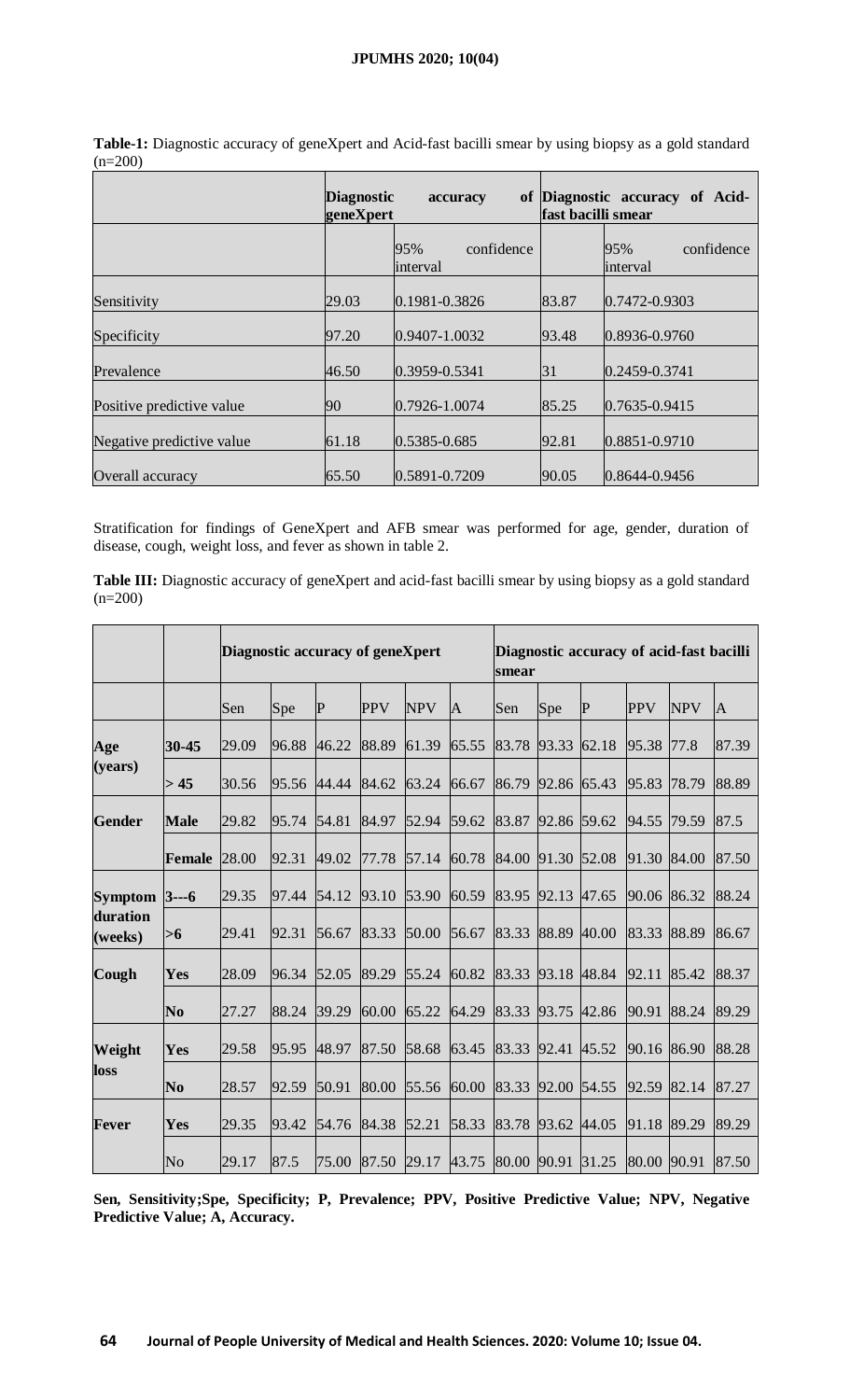#### **DISCUSSION**

Despite an increasing number of studies exhibiting encouraging results of Xpert to rapid detection of MTB respiratory specimens, there are comparatively few data on the use of Xpert to assess specimens, particularly those obtained from gastric aspirate, and of these data, there are varied findings of the diagnostic performance of  $Xper<sup>13–19</sup>$ . In the present study, we used the Xpert assay for direct MTB detection in gastric aspirate in a high TB-endemic country. To date, this study is the only of its kind, evaluating the performance of Xpert using gastric aspirate for the diagnosis of pleural TB. It demonstrates that AFB smear performs well in biopsy specimens for rapid and accurate diagnosis of pleural TB. In our study,for the diagnosis of pleural TB, using biopsy as gold standard, diagnostic accuracy of GeneXpert and AFB smear of gastric aspirate was 65.50% and 90.05%; sensitivity 29.03%, 83.87%; specificity, 97.20%, 93.48%; PPV, 90.00%, 85.25%; and NPV, 61.18%, 92.81% respectively.Our results are comparable with most national and international studies. The sensitivity of the Xpert assay for detecting pleural TB using a gastric aspirate sample was slightly higher than previously reported<sup>13–15,19</sup>, whereas the specificity was similar. Pleural TB is a paucibacillary form of the disease, as indicated in a previous study<sup>18,20</sup>. Techniques based on nucleic acid amplification are currently being studied for the diagnosis of pleural TB, to improve the specificity and sensitivity <sup>21</sup>. In patients' samples, precise quantification of the MTB load might permit the assessment of the evaluation of the disease severity, patient's infectiousness, and treatment monitoring. One limitation of this technique is that, in detecting MTB DNA, they cannot distinguish between viable and nonviable microorganisms. However, higher Xpert assay loads were found to be associated with reduced Mycobacterial growth indicator tube culture time to detection of positive growth, in line with earlier data indicating that the Xpert assay's semiquantitative findings might be used to estimate the MTB load $2^{0}$ . One limitation of this study is that the cost-effectiveness and turnaround time of the Xpert assay were not evaluated. Overall, Xpert may be a potentially useful additional tool using biopsy specimens for rapid diagnosis of pleural TB in patients with AFB smear-negative sputum results and allowing these vulnerable individuals to get onto TB treatment earlier. Further studies should be done to determine the clinical impact of the Xpert assay, involving outcomes assessment and influence on clinical practice decisions, the development of new diagnostic algorithms, and the feasibility of implementing the assay. Since our inclusion and exclusion criteria were stringent therefore, the strength of this study was the use of consecutive sampling best fitted for this research design and sample selection. Because of non-probability sampling,a small number of patients, and a short duration of the study, it is hard to generalizethese findings. This

study was hospital-based; therefore the figure may not exhibit the actual severity of the disease.

# **CONCLUSION**

It is concluded that AFB smear has high diagnostic accuracy with high sensitivity and specificity as compared to GeneXpert. AFB is a cheap, readily available, and non-invasive modality that is reasonably good and relatively comparable with the biopsy in the diagnosis of pleural TB.

**ETHICS APPROVAL:** The ERC gave ethical review approval

**CONSENT TO PARTICIPATE:** written and verbal consent was taken from subjects and next of kin

**FUNDING:** The work was not financially supported by any organization. The entire expense was taken by the authors

**ACKNOWLEDGEMENTS:** We would like to thank the all contributors and staff and other persons for providing useful information.

**AUTHORS' CONTRIBUTIONS:** All persons who meet authorship criteria are listed as authors, and all authors certify that they have participated in the work to take public responsibility of this manuscript. All authors read and approved the final manuscript.

**CONFLICT OF INTEREST:** No competing interest declared.

# **REFERENCES**

- 1. Cals JWL, Chappin FHF, Hopstaken RM, van Leeuwen ME, Hood K, Butler CC, et al. Creactive protein point-of-care testing for lower respiratory tract infections: a qualitative evaluation of experiences by GPs. Fam Pract. 2010;27:212–8. 10.1093/fampra/cmp088
- 2. Global Tuberculosis report [Internet]. Geneva; 2018.Availablefrom:https://www.who.int/tb/p ublications/global\_report/gtbr2018\_main\_text  $-28$ Feb2019. pdf?ua=1<br>3. Smith I. Mycoba
- I. Mycobacterium tuberculosis Pathogenesis and Molecular Determinants of Virulence. Clin Microbiol Rev. 2003;16:463– 96. 10.1128/CMR.16.3.463-496.2003
- 4. Stead WW, Eichenholz A, Stauss HK. Operative and pathologic findings in twentyfour patients with syndrome of idiopathic pleurisy with effusion, presumably tuberculous. Am Rev Tuberc. 1955;71:473– 502.
- 5. Na MJ. Diagnostic tools of pleural effusion. Tuberc Respir Dis (Seoul). 2014;76:199–210. 10.4046/trd.2014.76.5.199
- 6. Ruan S-Y, Chuang Y-C, Wang J-Y, Lin J-W, Chien J-Y, Huang C-T, et al. Revisiting